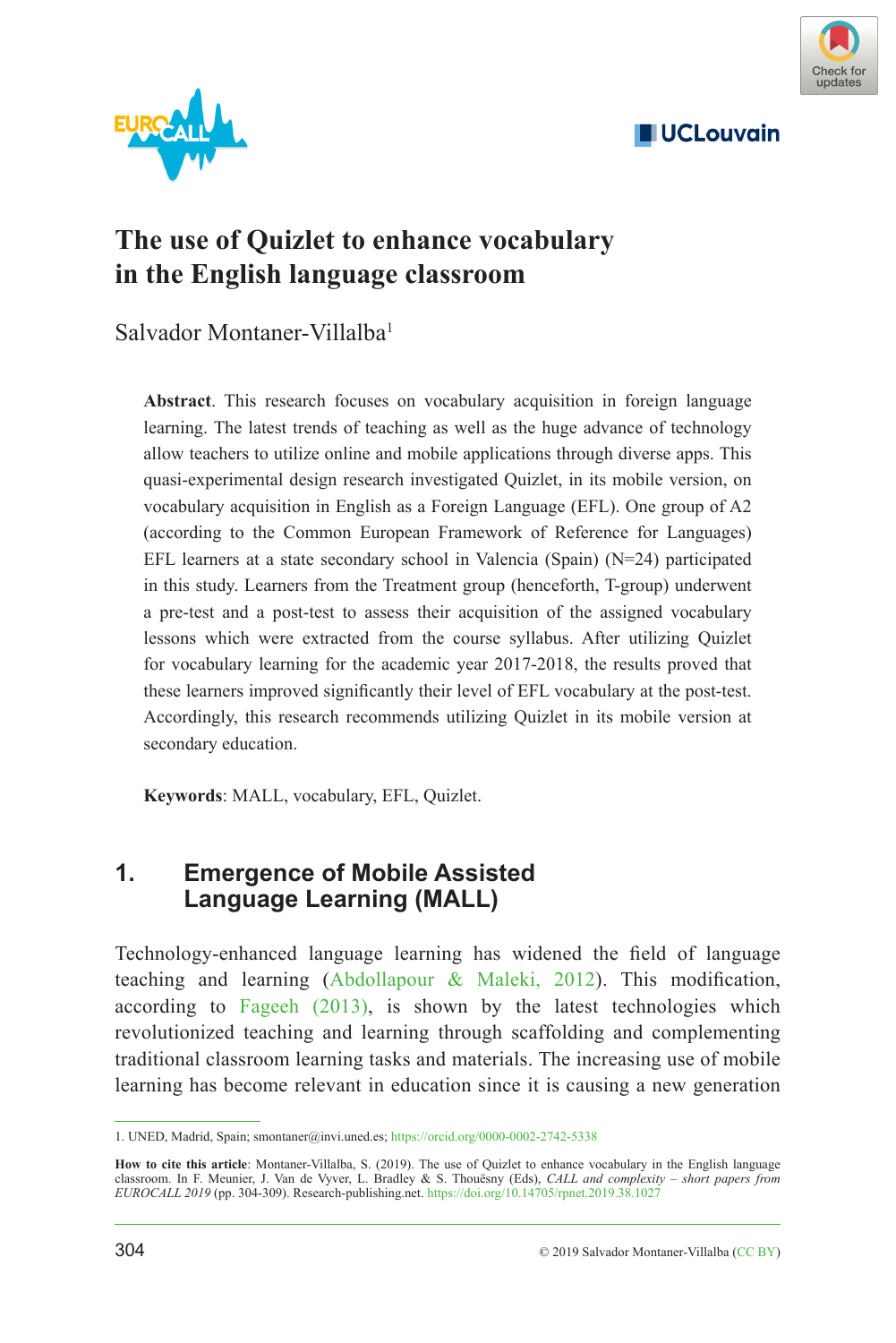of Technology-Enhanced Language Learning (TELL) to emerge ([Fageeh, 2013](#page-4-1); [Kimura, Obari, & Goda, 2011](#page-4-2)).

By 2015, there were seven billion mobile users in the world ([International](#page-4-3) [Telecommunication Union, 2015\)](#page-4-3), representing around 96% of the world population. This widespread use of mobile phone usage makes MALL an inevitable extension of TELL since the mobile phones control all aspects of life [\(Chinnery, 2006](#page-4-4)).

MALL is believed to increase second language learning through the real world [\(Palalas, 2011](#page-5-0)) and transform the learning process into an informal, interactive, and ubiquitous experience ([Kimura et al., 2011;](#page-4-2) [Taj, Sulan, Sipra, & Ahmad, 2016](#page-5-1)), offering solutions to learning obstacles concerning time and place (Miangah  $\&$ [Nezarat, 2012\)](#page-5-2). Latest applications allow learners to interact through the use of customizable e-flashcards, engaging games, and collaborative tasks. This research is necessary to help learners improve their vocabulary. Quizlet is an interesting example.

As an e-learning app, the efficacy of Quizlet on improving vocabulary is attributed to the increasing role of information and communication technology in all aspects of life. Teenagers are used to utilizing smart devices linked to the internet to perform most of their daily tasks. Moreover, Quizlet enhances active learning both inside and outside the classroom. Within the classroom, the *Live learning* mode offers students collaboration, since learners share information, so that learning becomes cooperative. For this, Quizlet is regarded as the perfect tool for learners to improve vocabulary.

# **2. Method**

### **2.1. Aim of this study**

Quizlet is a mobile and web-based application which utilizes learning modules composed of concepts and their definitions or descriptions. These study sets are introduced to learners through various learning modes which include flashcards, games, collaborative tasks, and quizzes that help learners master different topics and, particularly, languages and vocabulary. This research aims to analyze Quizlet as a tool to learn EFL vocabulary by learners whose L1 is Spanish. To achieve this, this paper pretends to verify that Quizlet improves learners' acquisition of EFL vocabulary.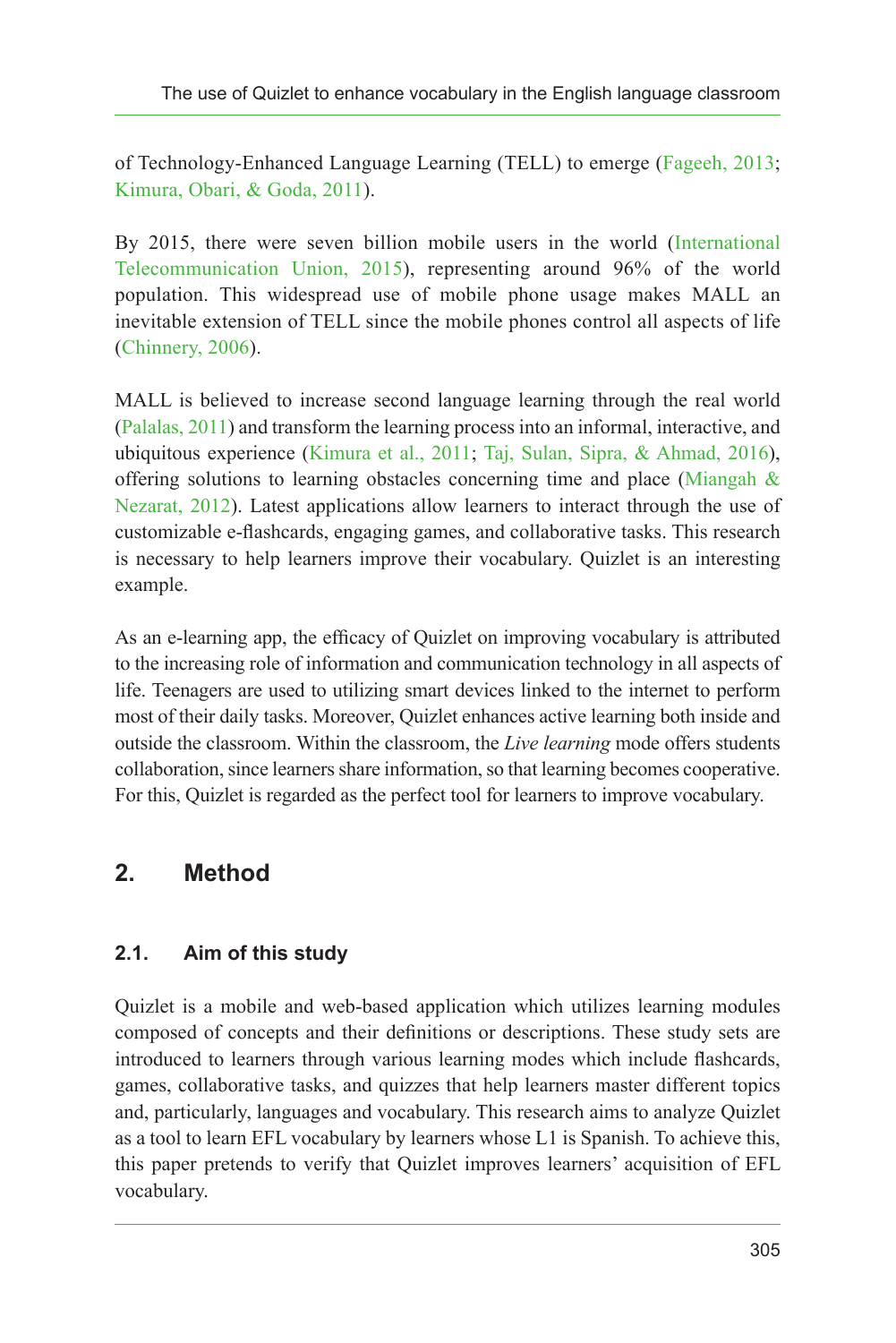#### **2.2. Sample**

One group of A2 level EFL learners participated in the research. The participants were chosen randomly. There was only the T-group, which included 24 learners who, aged between 14 and 15 years old, were studying their fourth year of compulsory secondary education at the time this experiment developed. These learners were studying at a state secondary school in Valencia.

Both the nature and content of the class was communicative since the teacher aimed to help learners become fully competent. The learners studied the English language for three sessions during the week at school, each session consisting of 45 minutes. Outside the school, the learners were required to limit exposure to English to, at least, between six and eight hours a week to make sure that no vocabulary gains were made outside of the treatment.

### **2.3. Research tools**

This study utilized a quasi-experimental research design including a pre-/post-test group design. Thus, two tests were administered to the learners participating in this experiment. Each test covered five different types of tasks: written, matching, multiple choice, true/false, and spelling. These two tests assessed learners' acquisition of nine units of the course syllabus. The top score of each test was 15 marks divided between the five tasks.

### **2.4. Procedures**

The pre-test was administered after the first three units of the course, and before utilizing Quizlet. The learners' outcomes were recorded for further correlation to the scores of the post-test, which was offered at the end of the academic year after the last three units were taught. During the year, the learners were required to study the three units, which were previously assigned, utilizing Quizlet both outside and inside the EFL classroom. These students attended lessons for three weeks where the same units were taught utilizing *Learn*, *Flashcards*, and *Live learning* modes. Additionally, they were asked to install Quizlet in its mobile version and learn the assigned units outside the school through other learning manners (*Write*, *Test*, *Match*, and *Spelling*).

The researcher designed a learning set for each unit where illustrations, paraphrasing, and L1 annotation are employed to explain the meaning of the new words. Next, a diagram is shown to make clear the organization and timeline of the different tasks [\(Figure 1\)](#page-3-0).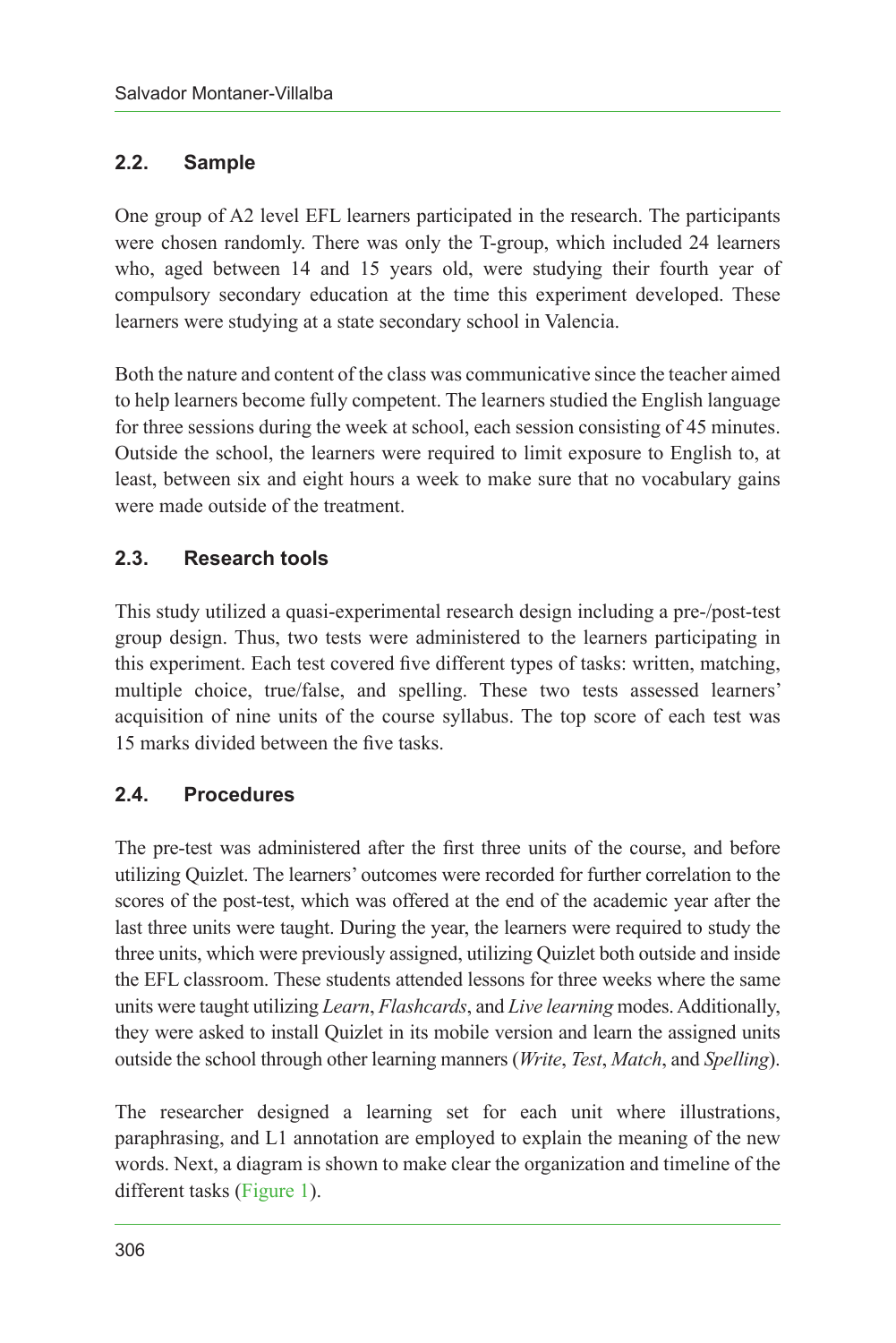

<span id="page-3-0"></span>Figure 1. Organization and timeline of the different tasks

The outcomes of both the pre-test and the post-test were then analyzed in order to verify the hypothesis research.

## **3. Outcomes**

The learners achieved the outcomes which are shown in [Table 1](#page-3-1) below. It should be mentioned that the t-tests were paired samples since we are measuring changes in the same students.

|                   | Measure, mean (SD) |            | t-Student |              | $\boldsymbol{d}$ |
|-------------------|--------------------|------------|-----------|--------------|------------------|
|                   | Pre                | Post       | t(23)     | $p$ -value   |                  |
| <b>TOTAL</b>      | 5.98(1.22)         | 7.39(1.05) | $-14.035$ | ${}_{0.001}$ | 2.86             |
| <b>WRITTEN</b>    | 5.75(1.57)         | 7.21(1.72) | $-7.669$  | ${}_{0.001}$ | 1.56             |
| <b>MATCHING</b>   | 5.67(1.55)         | 7.25(1.65) | $-15.402$ | ${}_{0.001}$ | 3.14             |
| MULTIPLE CHOICE   | 5.46(1.77)         | 6.83(1.52) | $-6.382$  | ${}_{0.001}$ | 1.30             |
| <b>TRUE/FALSE</b> | 5.67(1.79)         | 7.21(1.59) | $-7.73$   | ${}_{0.001}$ | 1.58             |
| <b>SPELLING</b>   | 7.38(1.79)         | 8.46(1.32) | $-3.844$  | 0.001        | 0.78             |

<span id="page-3-1"></span>Table 1. Mean scores and t-test outcomes of the scores (Cohen's *d*)

The written variable is lower in the pre-test than in the post-test. The matching variable is lower in the pre-test than in the post-test. This happens again with the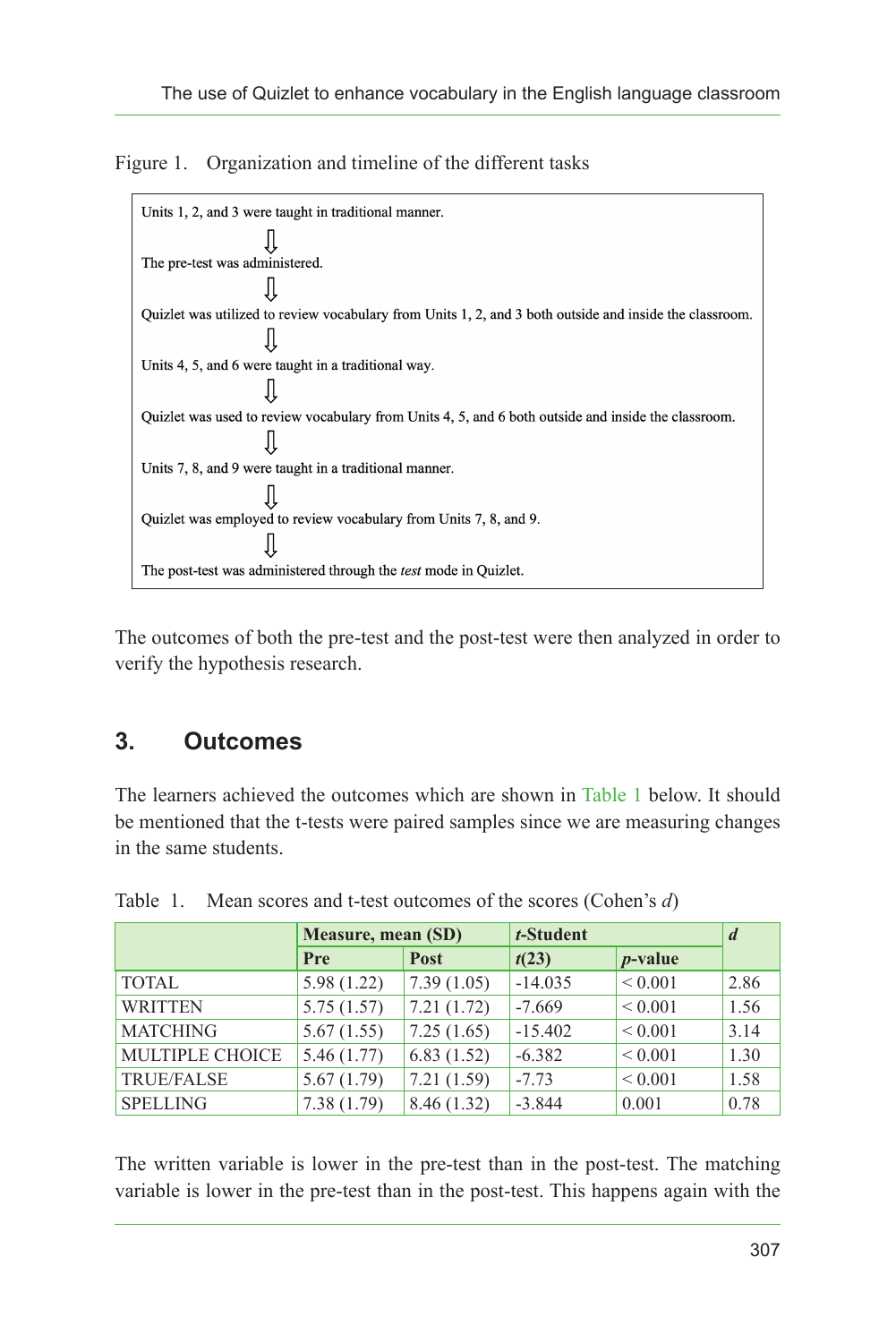multiple choice. The same occurs with the true/false variable and, lastly, outcomes of the spelling variable are higher in the post-test than in the pre-test.

## **4. Discussion and conclusion**

In general, the mean scores implied that there was a significant improvement of the outcomes of this group. The media of the post-test is 7.39, significantly higher than the pre-test (5.98). However, the Standard Deviation (SD) of the scores of this group at the post-test was only 1.11, which is slightly lower than the SD at the pretest (1.22). The difference in SD between both tests was very small. This suggests that their scores were more homogenous after studying with Quizlet, and hence involved that the effect of the application on all participants was more consistent in comparison with the classic methods where a huge modification between the learners' outcomes were witnessed.

Related to the outcomes of the different variables in [Table 1,](#page-3-1) we can clearly see that the results improved significantly at the various post-tests in comparison with the corresponding pre-tests. Moreover, the total media of the post-test is notably higher than the pre-test. This means that the participants in the experiment improved their level of EFL vocabulary through Quizlet. This significant improvement of the outcomes in the various post-tests may result from the mobile version specifically, such as out-of-class exposure as well as immediate feedback. For this reason, it is recommended that learners practice vocabulary through Quizlet.

## **References**

- <span id="page-4-0"></span>Abdollapour, Z., & Maleki, N.A. (2012). Second language vocabulary acquisition in CALL and MALL environments and their effect on L2 vocabulary retention: a comparative study. *Australian Journal of Basic and Applied Sciences, 6*(9), 109-118.
- <span id="page-4-4"></span>Chinnery, G. M. (2006). Emerging technologies: going to the MALL: mobile assisted language learning. *Language learning & technologies, 10*(1), 9-16.
- <span id="page-4-1"></span>Fageeh, A. A. I. (2013). Effects of MALL applications on vocabulary acquisition and motivation. *Arab World English Journal, 4*(4), 420-447.
- <span id="page-4-3"></span>International Telecommunication Union. (2015). *ICT facts & figures: the world in 2015*. ITU.
- <span id="page-4-2"></span>Kimura, M., Obari, H., & Goda, Y. (2011). Mobile technologies and language learning in Japan. In M. Levy, F. Blin, C. B. Siskin & O. Takeuchi (Eds), *WorldCALL: international perspectives on computer-assisted language learning* (pp. 38-54). Routledge. [https://doi.](https://doi.org/10.4324/9780203831762) [org/10.4324/9780203831762](https://doi.org/10.4324/9780203831762)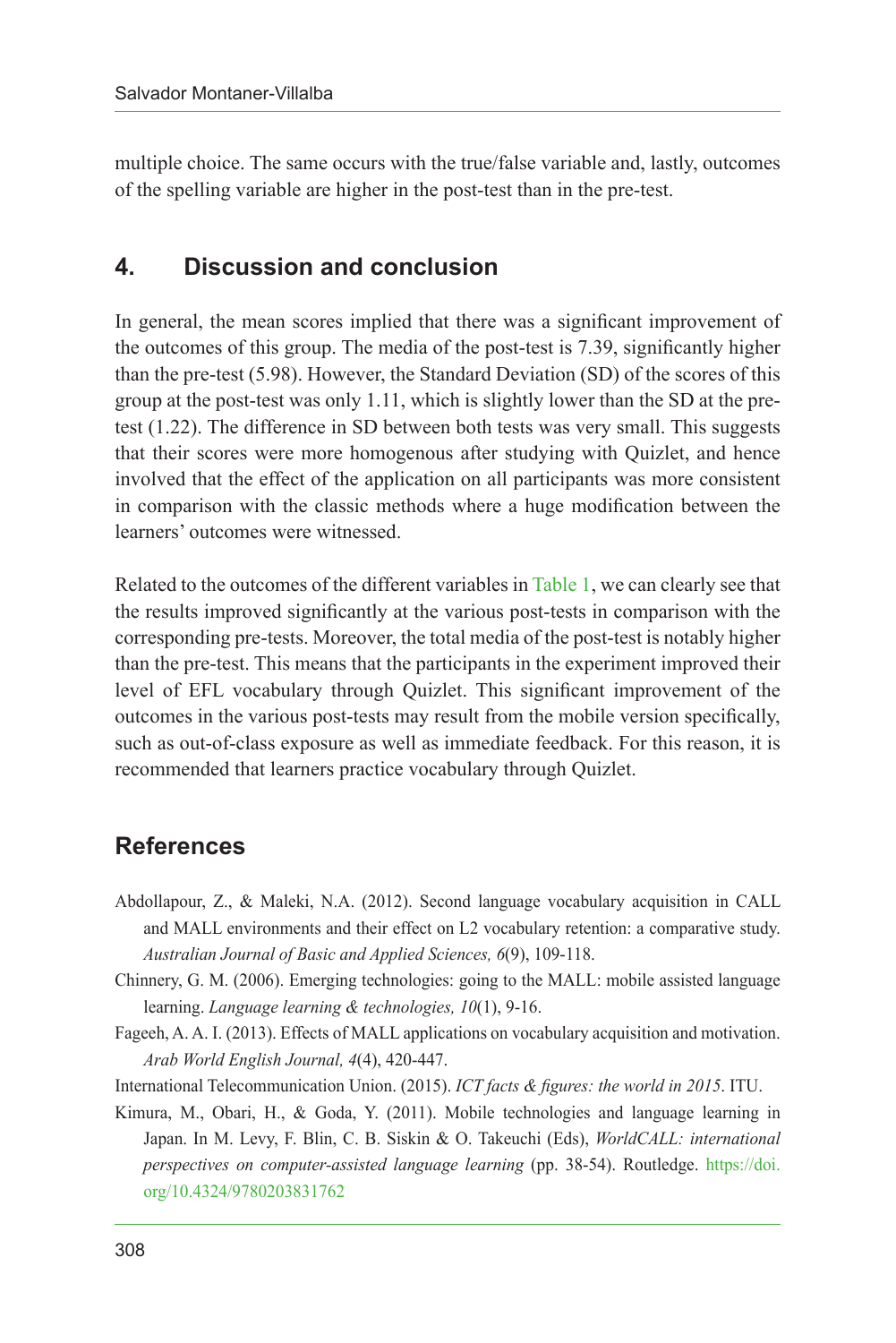- <span id="page-5-2"></span>Miangah, T. M., & Nezarat, A. (2012). Mobile-assisted language learning. *International Journal of Distributed and Parallel Systems, 3*(1), 309-319.<https://doi.org/10.5121/ijdps.2012.3126>
- <span id="page-5-0"></span>Palalas, A. (2011). Mobile-assisted language learning: designing for your students. In S. Thouësny & L. Bradley (Eds), *Second language teaching and learning with technology: views of emergent researchers* (pp. 71-94). Research-Publishing.net. [https://doi.org/10.14705/](https://doi.org/10.14705/rpnet.2011.000007) [rpnet.2011.000007](https://doi.org/10.14705/rpnet.2011.000007)
- <span id="page-5-1"></span>Taj, I. H; Sulan, N. B.; Sipra, M. A., & Ahmad, W. (2016). Impact of mobile assisted language learning (MALL) on EFL: a meta-analysis. *Advances in language and literary studies, 7*(2), 76-83.<https://doi.org/10.7575/aiac.alls.v.7n.2p.76>